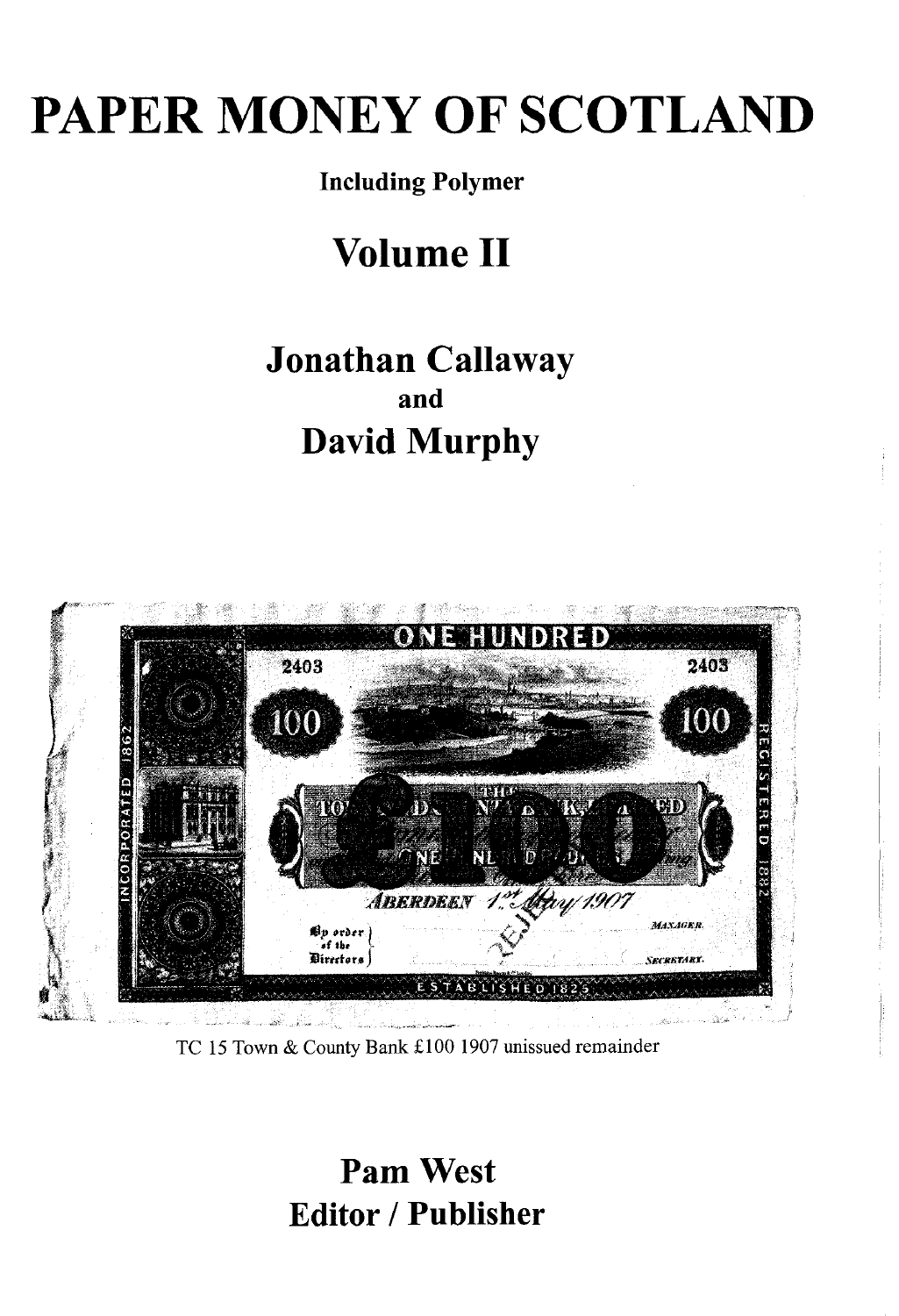| Volume 11<br><b>Contents</b>                                                                                   |           | 595 $&3$ |
|----------------------------------------------------------------------------------------------------------------|-----------|----------|
| <b>Leading Constituent Banks</b>                                                                               |           |          |
| <b>North of Scotland Bank, Aberdeen 1836 to 1950</b><br>(including North of Scotland & Town & County Bank 623) | <b>NS</b> | 601      |
| <b>Town &amp; County Bank, Aberdeen 1825 to 1908</b>                                                           | TС        | 655.     |
| <b>Clydesdale Bank - Other Constituent Banks</b>                                                               |           | 672      |
| Dundee Commercial Bank (2) 1825 to 1838 (to Eastern Bank)                                                      | DC        | 672.     |
| Eastern Bank of Scotland, Dundee 1838 to 1863 (to Clydesdale Bank)                                             | EB        | 675.     |
| Edinburgh & Glasgow Bank 1844 to 1858 (to Clydesdale Bank)                                                     | EG        | 681      |
| Edinburgh & Leith Bank 1839 to 1844 (to Clydesdale Bank)                                                       | EL        | 684      |
| Glasgow Joint Stock Banking Company 1840 to 1844 (to Clydesdale Bank)                                          | GJ        | 687      |
| Greenock Union Bank 1840 to 1844 (to Clydesdale Bank)                                                          | <b>GR</b> | 688      |
| Southern Bank of Scotland, Dumfries 1838 to 1840 (to Edinburgh & Leith Bank)                                   | SO        | 689      |

### ROYAL BANK OF SCOTLAND GROUP

| <b>Royal Bank of Scotland 1727 to date</b>                          | <b>RB</b> | 691 |
|---------------------------------------------------------------------|-----------|-----|
| <b>Leading Constituent Banks</b>                                    |           |     |
| <b>Commercial Bank of Scotland</b> 1810 to 1959                     | $\bf CO$  | 826 |
| <b>National Bank of Scotland</b> 1825 to 1959                       | <b>NA</b> | 899 |
| <b>National Commercial Bank of Scotland</b> 1959 to 1969            | NC        | 949 |
| <b>Royal Bank of Scotland - Other Constituent Banks</b>             |           | 958 |
| Aberdeen Commercial Banking Company 1778 to 1833 (to National Bank) | AС        | 958 |
| Arbroath Banking Company 1825 to 1844 (to Commercial Bank)          | AR.       | 959 |
| Caithness Banking Company, Wick 1812 to 1825 (to Commercial Bank)   | <b>CN</b> | 962 |
| Dundee Banking Company 1763 to 1864 (to Royal Bank)                 | DB        | 963 |
| Dundee New Bank 1802 to 1838 (to Dundee Banking Company)            | DN        | 973 |
| Perth Union Bank 1810 to 1836 (to National Bank)                    | <b>PH</b> | 975 |
|                                                                     |           |     |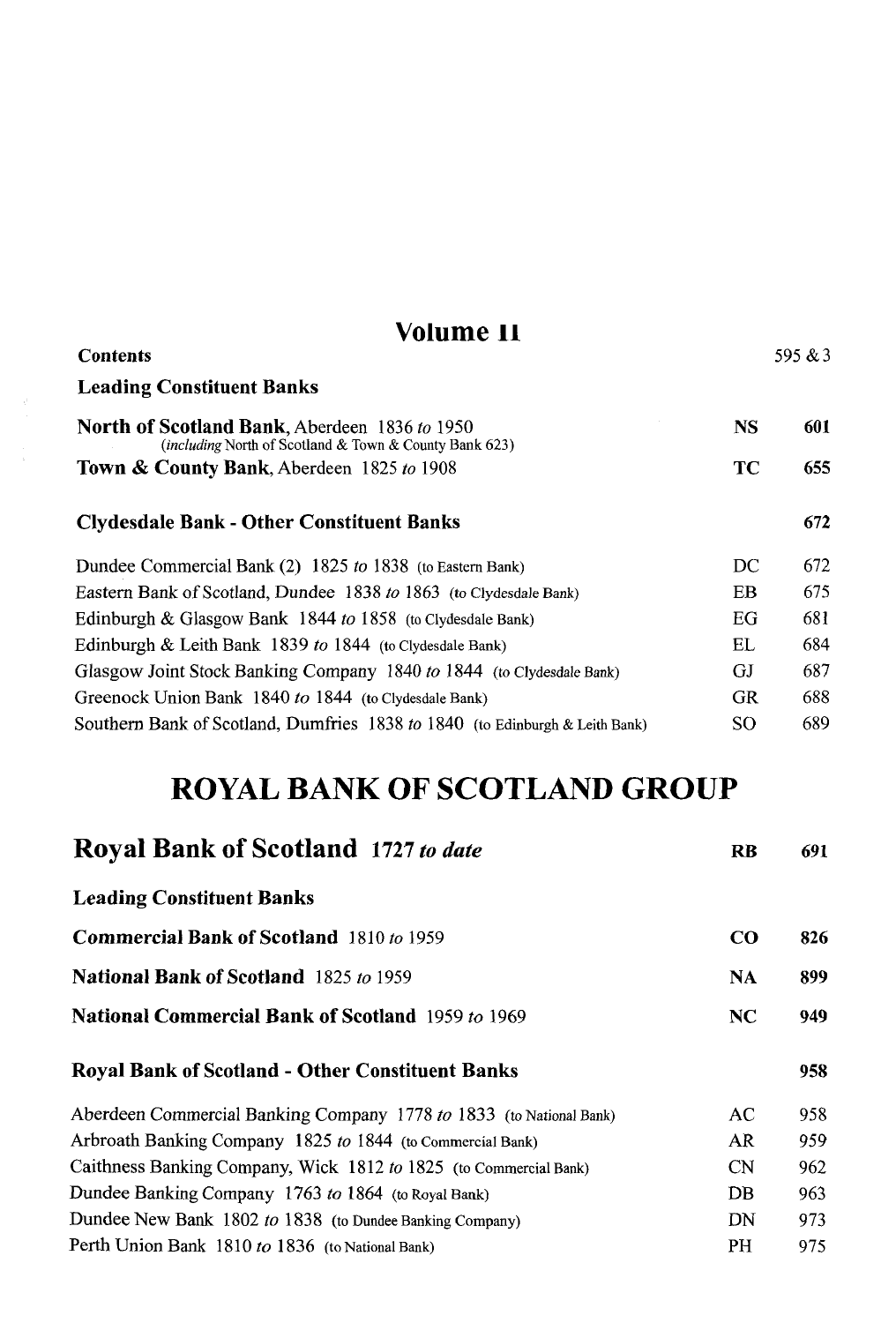### THE LOST BANKS OF SCOTLAND

|                                                                         | Catalogue<br><b>Reference</b> | Page |
|-------------------------------------------------------------------------|-------------------------------|------|
| <b>The Lost Banks of Scotland</b>                                       |                               | 976  |
| Aberdeen Banking of Company (of) 1749 to 1753                           | AB                            | 976  |
| Ayrshire Banking Company, Ayr 1830 to 1845 (to Western Bank)            | AY                            | 978  |
| John Belch & Company, Stirling 1804 to 1806                             | $_{\rm JB}$                   | 980  |
| Berwick Bank (1): Surtees, Burdon & Company 1788 to 1803                | <b>BS</b>                     | 980  |
| Berwick Bank (2): Mowbray, Hollingworth, & Company 1803 to 1820         | BB                            | 983  |
| Berwick & Kelso Bank: Mowbray, Hollingworth, & Company 1808 to c.1815   | BK                            | 984  |
| Campbell Thomson & Company, Stirling 1786 to 1793                       | <b>CT</b>                     | 985  |
| City Banking Company of Glasgow 1836                                    | CB                            | 985  |
| City of Glasgow Bank 1839 to 1878                                       | CG                            | 987  |
| Bank of Mona, Isle of Man 1849 to 1878 (branch of City of Glasgow Bank) | BM                            | 998  |
| Cupar Banking Company 1802 to 1811                                      | CU                            | 1001 |
| Douglas Heron & Company, Ayr 1769 to 1773                               | DH                            | 1001 |
| Dumfries Bank 1766 to 1772 (to Douglas Heron & Company)                 | <b>DM</b>                     | 1003 |
| Dumfries Banking Company c.1800 to 1802                                 | <b>DS</b>                     | 1003 |
| Dumfries Commercial Bank 1804 to 1808                                   | DF                            | 1004 |
| Dundee Commercial Bank (1): 1792 to 1802                                | DD                            | 1007 |
| Dundee Union Bank 1809 to 1844 (to Western Bank)                        | DU                            | 1008 |
| East Lothian Banking Company, Dunbar 1810 to 1822                       | EA                            | 1011 |
| Falkirk Banking Company 1782 to 1825                                    | <b>FB</b>                     | 1014 |
| Falkirk Union Banking Company 1803 to 1816                              | <b>FU</b>                     | 1015 |
| Farming Banking Company at Kincardine 1782                              | FA                            | 1017 |
| Fife Banking Company, Cupar 1802 to 1825                                | FI                            | 1018 |
| Galloway Banking Company, Castle Douglas 1806 to 1821                   | GL                            | 1020 |
| Gartmore Banking Company 1791                                           | <b>GM</b>                     | 1022 |
| Gibson, Balfour, Aitken & Company, Bannockburn 1772                     | GI                            | 1023 |
| Glasgow Arms Bank 1750 to 1793                                          | GA                            | 1024 |
| Glasgow Banking Company (Glasgow Bank/Bank of Glasgow) 1843             | GC                            | 1027 |
| Greenock Bank Company 1785 to 1843 (to Western Bank)                    | <b>GN</b>                     | 1028 |
| Greenock Commercial Banking Company 1825                                | <b>GK</b>                     | 1033 |



Vignette of Glasgow on CG 4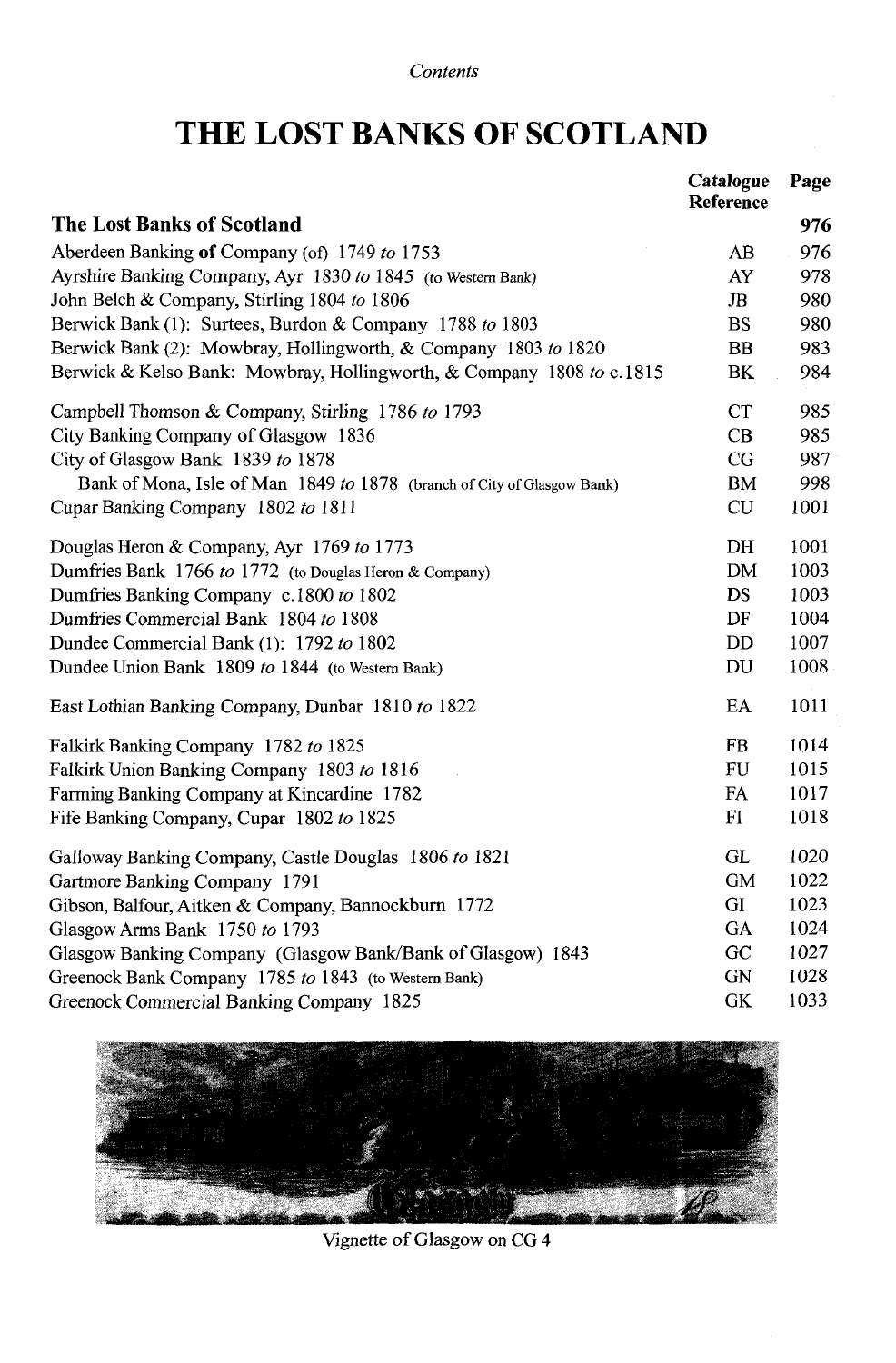#### *Contents*

|                                                                      | Catalogue<br>Reference | Page |
|----------------------------------------------------------------------|------------------------|------|
| James Inglis & Company 1805 to 1834                                  | IB                     | 1034 |
| Leith Banking Company 1793 to 1842                                   | LB                     | 1035 |
| John McAdam & Company, Ayr 1763 to 1771 (to Douglas Heron & Company) | JM                     | 1049 |
| Merchant Banking Company of Glasgow 1769 to 1793                     | MB                     | 1050 |
| Metropolitan Bank of Scotland, Edinburgh 1834                        | ME                     | 1051 |
| Middlemass, Hay & Company, Dunbar 1789                               | MH                     | 1051 |
| Montrose Banking Company 1814 to 1829 (to Western Bank)              | MO                     | 1052 |
| North British Bank, Edinburgh 1844                                   | NB                     | 1055 |
| Northumberland Bank, Berwick 1804 to 1821                            | N <sub>O</sub>         | 1056 |
| Paisley Commercial Banking Company 1838 to 1844 (to Western Bank)    | PC                     | 1057 |
| Perth General Bank 1767 to c.1772                                    | PG                     | 1058 |
| Ramsays, Bonars & Company, Edinburgh 1738 to 1837                    | RA                     | 1059 |
| Renfrewshire Banking Company, Greenock 1802 to 1842                  | RE                     | 1061 |
| Shetland Bank, Lerwick 1821 to 1842                                  | <b>SL</b>              | 1064 |
| Stirling Banking Company 1777 to 1826                                | <b>ST</b>              | 1065 |
| Stirling Merchant Banking Company 1784 to 1805                       | <b>SM</b>              | 1067 |
| Stirlingshire Banking Company 1831                                   | <b>SB</b>              | 1069 |
| Andrew, George & Andrew Thomson, Glasgow 1785 to 1793                | AT                     | 1070 |
| Tweed Bank, Berwick 1813 to 1841                                     | TW                     | 1071 |
| Western Bank of Scotland, Glasgow 1832 to 1857                       | WE                     | 1075 |
|                                                                      |                        |      |

#### Non-Issuers (pre 1844 only) 1079



Vignette of Lerwick on SL 2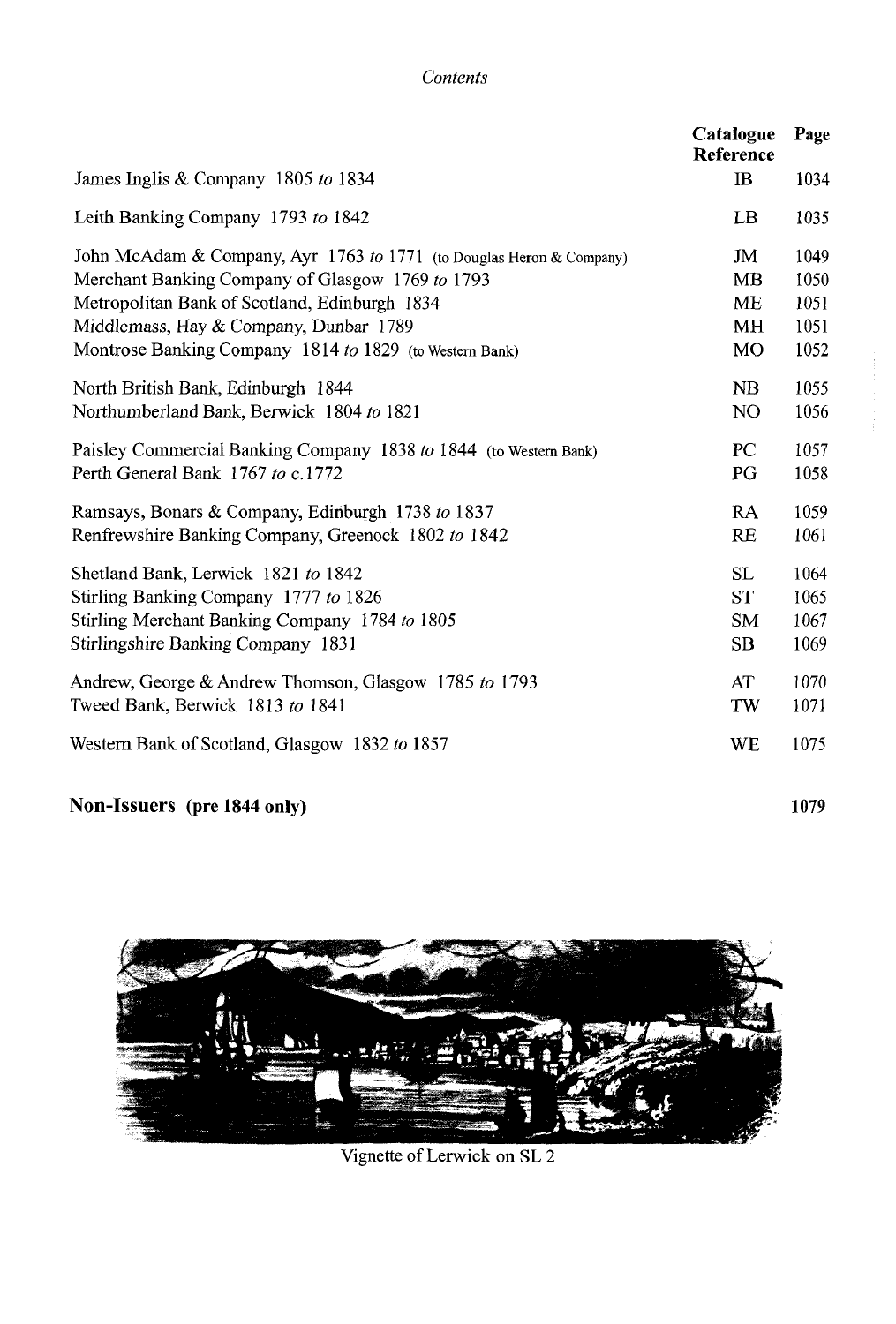### PRIVATE NON-BANK ISSUES

|                                                          | Catalogue<br>Reference | Page |
|----------------------------------------------------------|------------------------|------|
| <b>Private Non-Bank Issues</b>                           |                        | 1082 |
| Abbey Bank of Industry, Paisley 1871                     | PR                     | 1083 |
| William Alexander of Menstrie (Alexander Humphrys) 1840s | PR                     | 1084 |
| Alloa Glass Works Company 1817                           | <b>PR</b>              | 1085 |
| David Bain, Glasgow 1884                                 | PR                     | 1085 |
| Balgonie Iron Works 1807                                 | PR                     | 1086 |
| Ballindalloch Works, Balfron 1829 to 1830                | <b>PR</b>              | 1087 |
| Bank of Dundreary, Glasgow 1863                          | PR                     | 1088 |
| Bank of Economy, Edinburgh                               | <b>PR</b>              | 1088 |
| Bank of Elegance, Edinburgh 1823                         | <b>PR</b>              | 1089 |
| Bank of Poyais 1823                                      | <b>PR</b>              | 1090 |
| Campbell, Richmond & Company, Glasgow 1845               | PR                     | 1090 |
| Cargill MacDuff & Company, Dunkeld 1764                  | PR                     | 1091 |
| Carron Company 1797                                      | PR                     | 1091 |
| Catrine Works 1815                                       | PR                     | 1093 |
| Chapel Hill Bank                                         | PR                     | 1093 |
| Clackmannan Colliery 1797                                | PR                     | 1094 |
| Commercial Bank of New Mill Moor, Edinburgh              | PR                     | 1095 |
| Company of the Bank of Aberdeen 1796 to 1798             | PR                     | 1096 |
| Craig & Simpson, Glasgow 1827 to 1829                    | PR                     | 1096 |
| John, James & George Lindsay Craufurd 1835               | <b>PR</b>              | 1098 |
| John Craw & Company, Edinburgh 1760                      | <b>PR</b>              | 1099 |
| Darien Company 1696 to 1699                              | PR                     | 1099 |
| Deanston Cotton Mill 1803                                | PR                     | 1100 |
| William Duncan, Dumfries 1770                            | PR                     | 1101 |
| Ekopia Resource Exchange Limited, Findhorn 2002 to date  | PR                     | 1101 |
| Falkirk 1761                                             | PR                     | 1105 |
| Alexander Fleming & Company, Kirkliston 1764             | PR                     | 1106 |
| Glasgow Union Bank 1824 to 1826                          | PR                     | 1106 |
| Hawick Pound 2010                                        | PR                     | 1107 |
| George Keller & Company, Glasgow 1764 to 1765            | PR                     | 1108 |
| William Kirkwood & Company, Glasgow 1829                 | PR                     | 1109 |
| Lipton's, Glasgow 1877                                   | PR                     | 1110 |